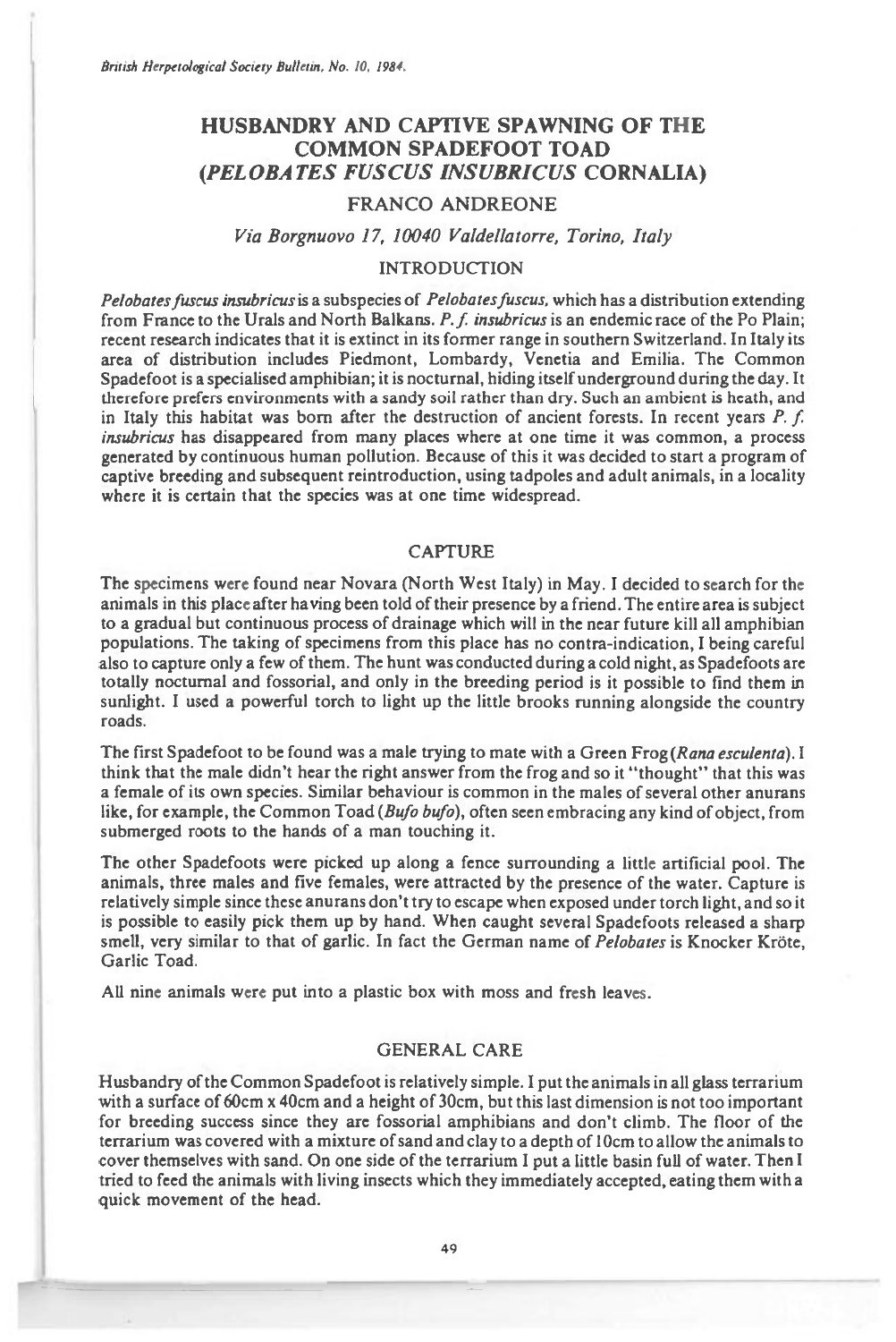#### **SPAWNING**

**The Spadefoots, obviously in breeding condition, went immediately into the water and started to mate. Males, like Common Toads, tried to embrace the females but, since they outnumbered the females (6/3), there were some bachelors which wanted to dislodge a couple of males. All the males emitted a plaintive call, similar to "clock-clock"; the females also emitted a similar sound, but more acute. Amplexus in** *Pelobatidae* **is lumbar, as in other primitive anurans, unlike the families** *Ranidae* **and** *Bufonidae* **which have an axillar amplexus. The function of the strange humeral gland, distinctive in males, is unknown, but it may be useful in copulation. Coupled males defended themselves by kicking out with strength, but, since their hind legs have a hornlike spur, they often wound the "bachelors", or the embraced female.** 

**Two females, obviously with eggs, accepted embrace, while the third one refused to mate. The two pairs, in order to avoid injury and tiresome interference, were separated and put in an aquarium 120 x 40 x 50 cm, one third full of water with some stones to provide the animals with a dry retreat. The water temperature was about 16°C. After being in amplexus for 24 hours the animals laid short strings of spawn, wound around submerged objects. The two couples spawned at different times: one pair at 9 a.m., the other at 12 noon.** 

**The spawn strings were about 10cm in length. The eggs, grey in colour with the inferior pole white, had a diameter of about 3mm and were distributed irregularly in the jelly. They hatched in one week.** 

**The tadpoles were very small (3mm) and remained attached to the spawn jelly for several days using a particular glandular structure. After this period they moved and suspended themselves on the sides of the aquarium. After five days they started to swim freely in the water with wave motions, feeding actively on the algae growing on the sides and bottom of the tank. At this point I filled the aquarium with water with the same characteristics and the same temperature. In addition to the natural growing algae I gave the tadpoles goldfish flaked food and boiled leaves. They grow very slowly. Some, after four months, have reached a length of 50mm, while others are only 20mm. They can reach a maximum length of about 180mm. Now, at this point, I would like to put a great number of these tadpoles in the mentioned pool, and I will keep in the aquarium only a small number in order to photograph the metamorphosis.** 

**I will follow the progress of this new population and I hope to put the progeny of future spawnings in this new place. I will report results in this Bulletin.** 

| <b>Sex</b>              | Length, in millimetres | Weight, in grams |
|-------------------------|------------------------|------------------|
| male                    | 45                     |                  |
|                         | 44                     |                  |
| $\blacksquare$          | 45                     | 12               |
| $\overline{\mathbf{1}}$ | 42                     | 9                |
| 39                      | 42                     | 10               |
| 29                      | 39                     |                  |
| female                  | 45                     | 15               |
| 99                      | 51                     | 15               |
| $\rightarrow \ast$      | 54                     | 16               |

**Table 1.** 

**Dimensions of the Common Spadefoots** *(Pelobates fuscus insubricus)* **referred to in the text.** 

### **REFERENCES**

**Arnold, E. N. & Burton, J.A. (1978).** *A Field Guide to the Reptiles and Amphibians of Britain and Europe.* **Collins: London.** 

**Baumgart, G. (1982). Batraciens et reptiles des forets riveraines du Rhin en Alsace** *Aquaraman.*  **64-66.** 

**Billings, D. (1980). Keeping and Breeding the European Green Toad** *(Bufo viridis) British Herpetological Society Bulletin* **2: 31-32.**